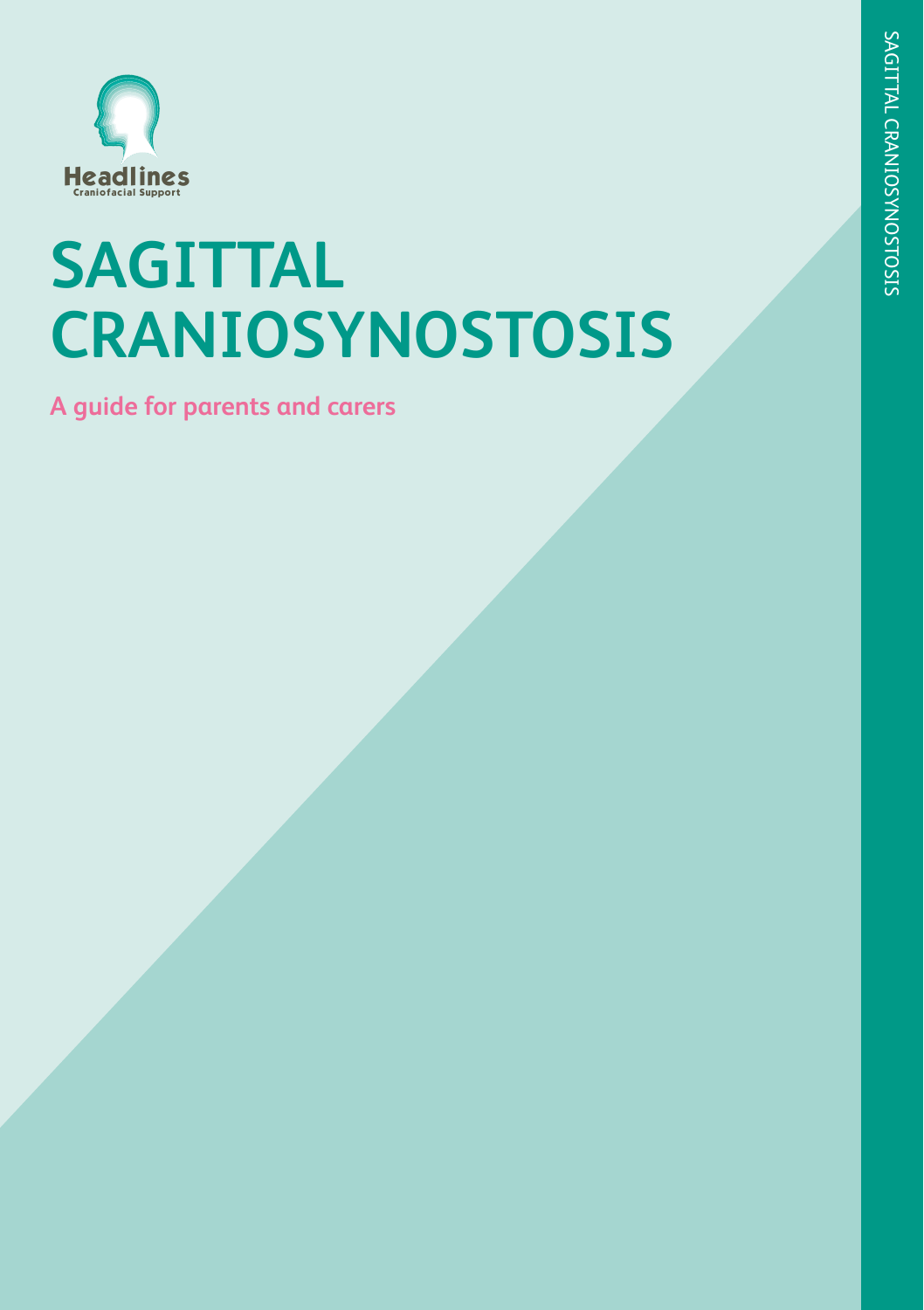If your child has just received a diagnosis of craniosynostosis you may be feeling a bit overwhelmed. There can be a lot of information to take in, particularly at a time when you may only just be getting used to having a new baby. This leaflet, produced with input from a group of UK medical experts, is intended to help you understand your child's condition and the treatment that you may be offered.

#### **What is sagittal craniosynostosis?**

The skull is made up of several plates of bone which meet at gaps (sutures), called the sagittal, coronal, metopic and lambdoid. The sutures allow the bones of the skull to overlap slightly so that the baby's head can pass through the birth canal. The sutures also enable the skull to expand to accommodate the brain which grows rapidly during the first two years of life.

Normally, sutures join (fuse) during adulthood, when brain growth has finished. However, in a small number of babies one or more of the sutures fuses before birth or early in childhood resulting in a condition called 'craniosynostosis'.

When the suture is fused, bone growth ceases at the fused suture, and is re-directed to the unfused sutures, leading to the skull assuming an unusual shape. The type of shape will depend on which suture is affected.

Sagittal craniosynostosis is the most common type of non-syndromic craniosynostosis, affecting around 1 in 5,000 births. It occurs when the sagittal suture fuses before birth, leading to the skull being long from front to back but narrow from side to side. It's also known as 'scaphocephaly' – from the Greek for 'boat-shaped'.



The resulting head shape can vary from being only mildly different from normal to evidently abnormal. It's generally more common among boys than girls, but only rarely associated with problems affecting other parts of the skull, face or body.

#### **What causes sagittal craniosynostosis?**

At present, we do not fully understand what causes the sagittal suture to close too early. There may be a genetic basis to the condition as it seems to be passed on from parent to child in a small number of families. However, more research is needed to identify the specific causes.

#### **What are the signs of sagittal craniosynostosis?**

The main sign is a bony ridge over the fused sagittal suture, and a change in the head shape. Depending on whether the entire sagittal suture has fused or only part of it, children have a prominent forehead and a low pointed back of occipital region (back of head).

#### **What are the effects of sagittal craniosynostosis?**

Because skull growth is so rapid in the early years of life, the fused suture can cause the skull and forehead to distort as they grow.

Problems that can be associated with sagittal craniosynostosis are speech and language delay and raised intracranial pressure (ICP).

Some children with sagittal craniosynostosis may have early speech and language difficulties, but with support from parents and local Speech and Language therapy (SLT), children can be supported to develop their speech and language skills.

Raised intracranial pressure seems to develop in some children . We are not sure why this happens, but it seems to occur whether or not a child has had skull re-shaping surgery.

Most children with sagittal craniosynostosis don't have any lasting health problems. They may have a scar across the top of their head if they have had surgery, but this will be mostly hidden by their hair. The scar can sometimes be quite tender in the initial period following surgery and should be protected against the sun if the hair is very short.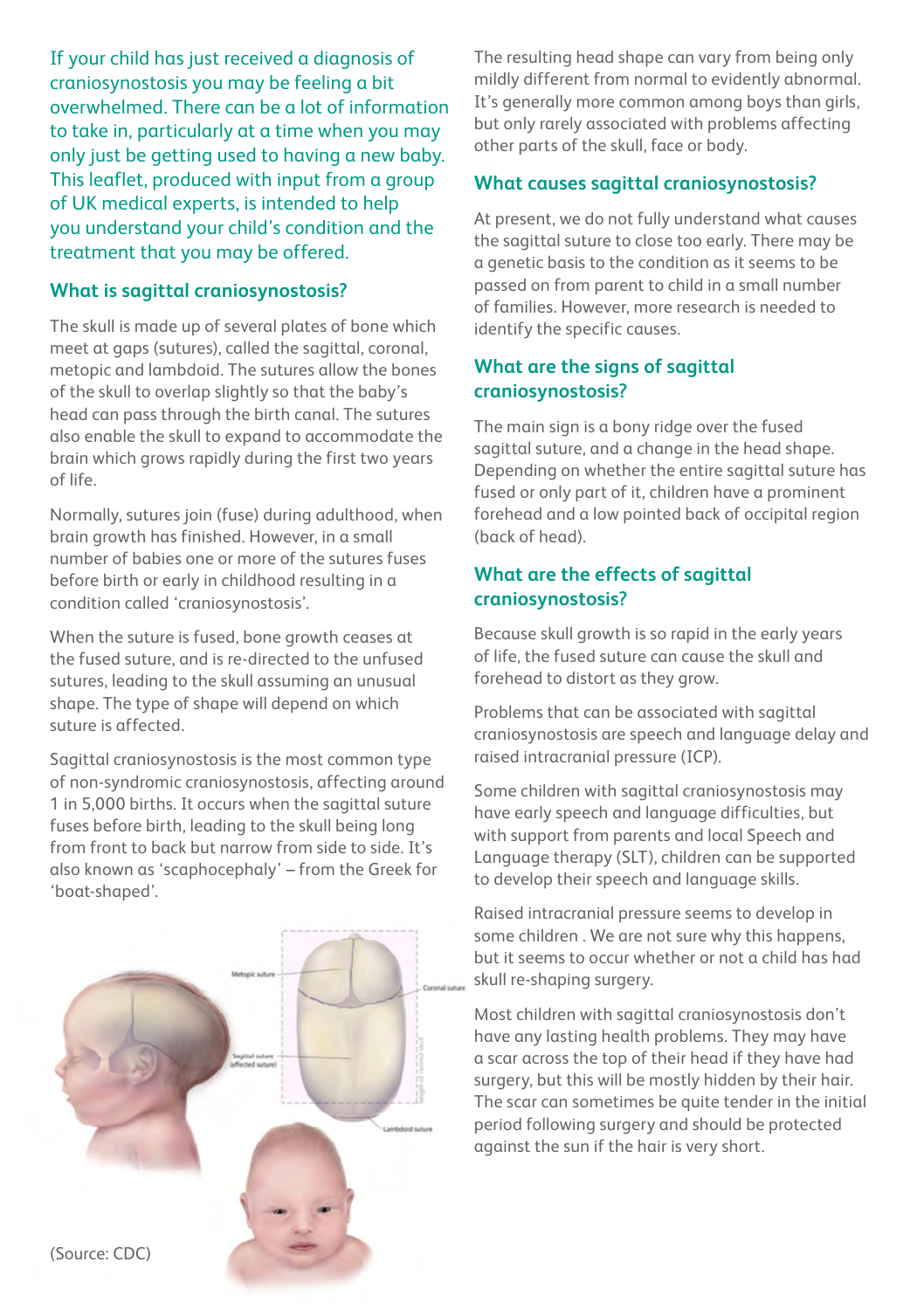#### **Treatment and surgery**

Unfortunately, the distortion of the skull that occurs in craniosynostosis will not get better on its own, a child cannot 'outgrow' craniosynostosis and treatment usually involves surgery. As well as improving appearance, one of the reasons for operating is to prevent raised pressure in the brain (raised intracranial pressure) from developing when the child is older.

However, if babies do not have a particularly different head shape, parents may choose to take a 'watch and wait' approach where the medical team monitor how the head shape is developing as the child grows older. If the child does not have surgery, the medical team will also need to check that they are not showing any signs of raised intracranial pressure (which may develop gradually over time).

Most children with sagittal craniosynostosis are referred to one of 4 highly specialised Craniofacial Units where a multidisciplinary team approach can be taken. The multidisciplinary team will usually comprise craniofacial (skull and face) surgeons, neuro (brain) surgeons, ophthalmologists (eye specialists), clinical psychologists, geneticists and speech and language therapists, with other specialists brought in as needed.

Specialist nurses at these Units can also assist if a GP or parent is unsure about the diagnosis.

Details of how to contact the Units are given on our website: www.headlines.org.uk/specialist\_hospitals.asp.

In many cases, initial skull re-shaping surgery takes place within the first 18 months of life. However, it is still possible to perform some types of surgery on older children.

In the UK, the vast majority of cases are performed as a single procedure.

#### **What are the different types of skull reshaping surgery?**

There are various different approaches to surgery, all aimed at improving the head shape and reducing the risks of intracranial pressure.

Generally, individual surgeons use the techniques that they have most experience with and feel most comfortable performing. Timing of surgery also varies between the Units, being influenced by when your baby gets referred, and the surgical technique used.

As with any operation there are risks. Your child's surgeon will explain the surgery to you, discuss the potential complications and answer any questions. The specialist craniofacial nurses are key contacts who are there to support your family throughout the craniofacial journey.

Remember that there are no 'rights' or 'wrongs' your team should discuss options with you, so that you can make a fully informed choice.

#### **What happens after surgery?**

After surgery your child will have regular follow up appointments. The timing of these will vary according to where your child is treated. Long term post -operative surveillance usually stops around 12 years when the child's head growth is nearly complete . Children who have not had surgery are generally followed up at the same time intervals.

At these appointments the surgeon will review the head shape and also ask questions to check if your child is showing any signs of raised intracranial pressure. Symptoms of raised pressure include waking on a regular basis with a headache, behavioural changes, increased aggression and a decline in skills. Although this sounds alarming, the changes happen very slowly and any problems can be identified and treated to prevent long-term harm.

At some of these appointments your child will have an assessment with a speech and language therapist and/or a clinical psychologist at key points in their development. The reason for these assessments is that each child with sagittal craniosynostosis is different and will develop on their own trajectory. The professionals who conduct these assessments will monitor your child's individual progress as they develop. In most children with sagittal craniosynostosis, the speech and language therapists and clinical psychologists do not expect to identify any developmental delays, but if any difficulties are identified, children can be referred to local services to support their development. In the majority of cases, with early intervention, most speech and language delay can be resolved before the child starts school.

#### **What is the outlook for children affected by sagittal craniosynostosis?**

Generally children with sagittal craniosynostosis grow up to lead a normal life, working and raising a family.